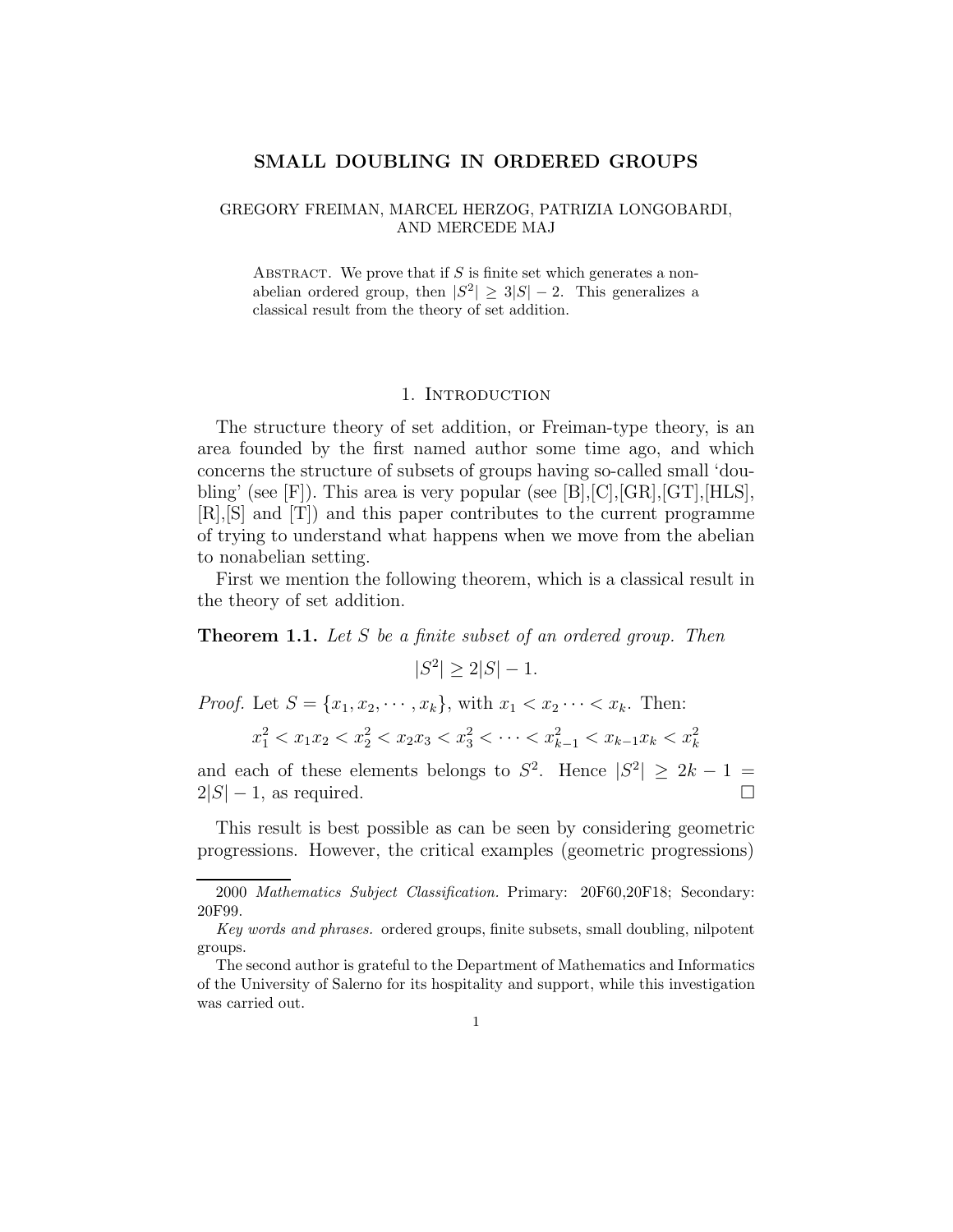are abelian in character and the main result of this paper is the following theorem, which is a strengthening of Theorem 1.1 if the group generated by S is nonabelian.

**Theorem 1.2.** Let  $S$  be a finite subset of an ordered group, which generates a nonabelian subgroup. Then

$$
|S^2| \ge 3|S| - 2.
$$

Theorem 1.2 can be restated in the following Freiman-type equivalent form.

**Theorem 1.3.** Let S be a finite subset of an ordered group and suppose that

 $|S^2| \leq 3|S| - 3.$ 

Then S generates an abelian subgroup.

This result is best possible, so that there is an ordered group G and a subset S generating a nonabelian group with  $|S^2| = 3|S| - 2$ .

We prove Theorem 1.3 in Section 3. Under a bit stronger assumption, we obtain the following extension of Freiman's Theorem 1.9 in [F].

Corollary 1.4. Let S be a finite subset of an ordered group G and suppose that

$$
t = |S^2| \le 3|S| - 4.
$$

Then there exist  $x_1, g \in G$ , such that  $g > 1$ ,  $gx_1 = x_1g$  and S is a subset of the geometric progression

$$
\{x_1, x_1g, x_1g^2, \cdots, x_1g^{t-|S|}\}.
$$

Finally we mention the following interesting result concerning ordered groups, which is proved in Section 2.

**Corollary 1.5.** Let S be a finite subset of an ordered group  $G$ . Then

$$
N_G(S) = C_G(S).
$$

Since the class of ordered groups contains the class of torsion-free nilpotent groups, our results hold in particular for finite subsets of torsion-free nilpotent groups.

We conclude this section with the following basic definition.

**Definition 1.6.** If  $S, T$  are subsets of a group  $G$ , then we denote

$$
ST = \{ st \mid s \in S, t \in T \} \quad and \quad S^2 = \{ s_1 s_2 \mid s_1, s_2 \in S \}.
$$

If  $S = \{s\}$ , then we denote ST by sT and if  $T = \{t\}$ , then we write St instead of  $S\{t\}$ . If G is an additive group, then we denote

$$
2S = \{s_1 + s_2 \mid s_1, s_2 \in S\}.
$$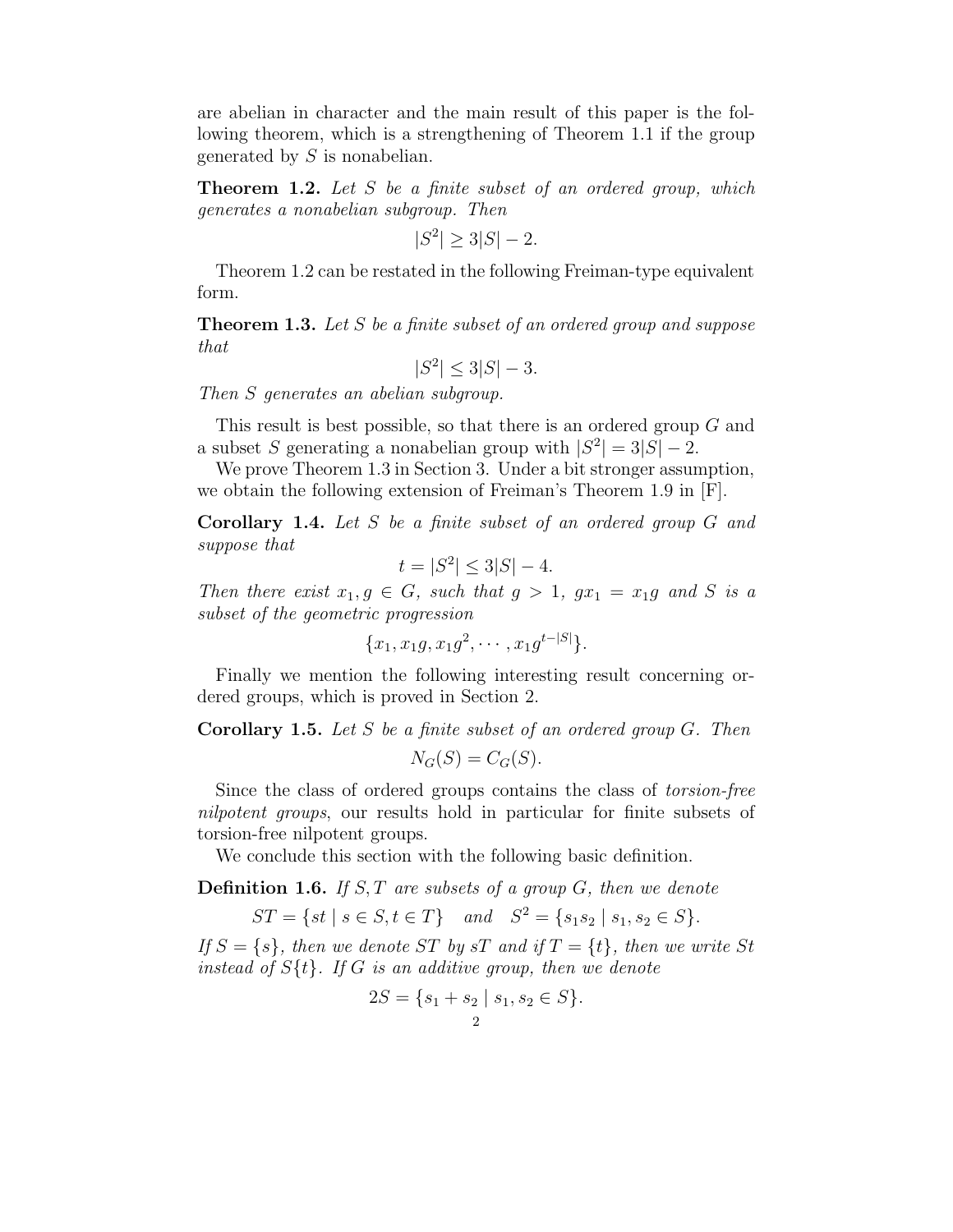### 2. Finite subsets of ordered groups

We begin this section with the definitions of ordered groups and of orderable groups. We recall some properties of these groups that we shall use in this paper, and we mention some interesting examples of orderable groups.

In the second part of this section we investigate finite subsets in ordered groups.

**Definition 2.1.** Let G be a group and suppose that a total order relation  $\lt$  is defined on the set G. We say that  $(G, \lt)$  is an ordered group if for all  $a, b, x, y \in G$ , the inequality  $a < b$  implies that  $xay < xby$ .

A group G is orderable if there exists a total order relation  $\lt$  on the set G, such that  $(G, \leq)$  is an ordered group.

The following properties of ordered groups follow easily from the definition (we apply the notation of the definition and denote by 1 the unit element of  $G$ ).

- If  $a < b$  and n is a positive integer, then  $a^n < b^n$  and  $a^{-n} > b^{-n}$ .
- If  $a < 1$ , then  $x^{-1}ax < 1$ .
- $G$  is torsion-free.
- If  $a, x \in G$  and  $a = x^{-1}a^{-1}x$ , then  $a = 1$ .

The next lemma due to B.H. Neumann (see [N]) will be very useful in the sequel.

**Lemma 2.2.** Let  $(G, \leq)$  be an ordered group and let  $a, b \in G$ . If  $[a^n, b] = 1$  for some integer  $n \neq 0$ , then  $[a, b] = 1$ .

*Proof.* For each integer  $m > 0$  we have the following identities:

$$
[a^m, b] \equiv (a^{-(m-1)}[a, b]a^{m-1})(a^{-(m-2)}[a, b]a^{m-2})\cdots
$$

$$
(a^{-1}[a, b]a^1)(a^0[a, b]a^0)
$$
and

$$
[a^{-m},b] \equiv \prod_{k=-m}^{-1} (a^{-k}[a,b]^{-1}a^{k}).
$$

Suppose that  $[a, b] > 1$   $([a, b] < 1)$ . Since  $[a<sup>m</sup>, b]$  is a product of conjugates of [a, b], each of which is  $> 1$  (< 1), it follows that  $[a^m, b] > 1$  $([a^m, b] < 1)$ . Similarly, it follows that  $[a^{-m}, b] < 1$   $([a^{-m}, b] > 1)$ . Hence if  $[a, b] \neq 1$ , then  $[a^n, b] \neq 1$  and the result follows.

There are many examples of orderable groups. An **abelian group** is orderable if and only if it is torsion-free, by a theorem of F.W. Levi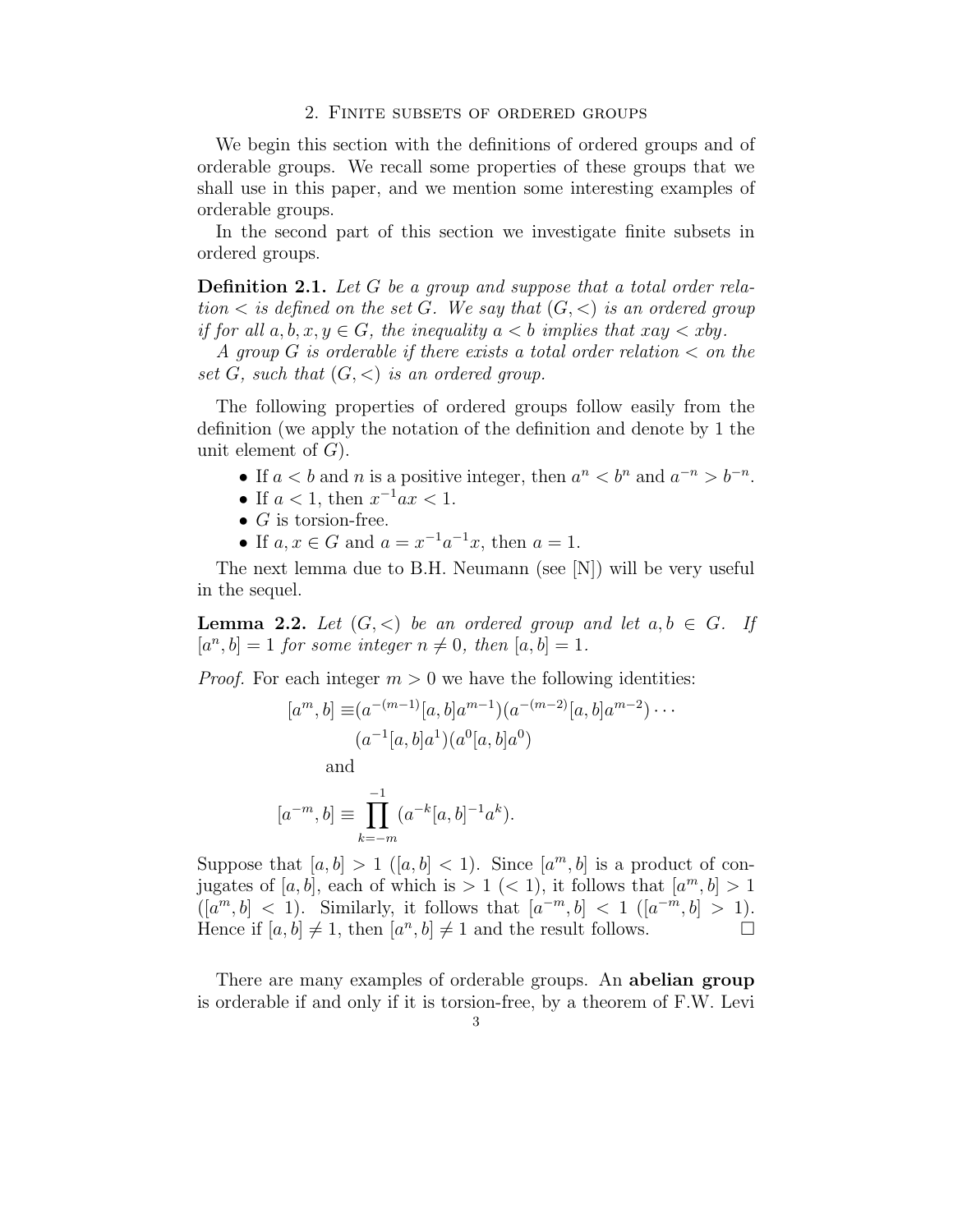(see [L]). K. Iwasawa (see [I]), A.I. Mal'cev (see [MA]) and B.H. Neumann (see [N]) proved, independently, that the class of ordered groups contains the class of torsion-free nilpotent groups.

Other examples of solvable orderable groups can be obtained using the following theorem of Kargapolov (see [K]).

**Theorem 2.3.** A torsion-free group G has the property that every full order for any subgroup of G can be extended to some full order of G if and only if there exists a normal abelian subgroup A of G such that  $G/A$  is abelian and for any  $a \in A$  and  $b \in G \setminus A$ , there exist **positive** integers  $m, n, m \neq n$ , such that  $(a^m)^b = a^n$ .

More information concerning ordered groups may be found, for example, in [GL] and in [BMR].

We now prove an important proposition concerning finite subsets in ordered groups.

**Proposition 2.4.** Let  $(G, \leq)$  be an ordered group and let S be a finite subset of G of size k. If  $y \in G \setminus C_G(S)$ , then

$$
|yS \cup Sy| \ge k+1.
$$

In particular, there exist  $x_i, x_j \in S$  such that  $yx_i \notin Sy$  and  $x_jy \notin yS$ .

*Proof.* Suppose, to the contrary, that  $yS = Sy$ . Since  $y \notin C_G(S)$ , there exists  $x_1 \in S$  such that

$$
yx_1 \neq x_1y.
$$

As  $yS = Sy$ , there exists  $x_2 \in S$  such that  $x_2 \neq x_1$  and  $yx_1 = x_2y$ . Suppose that there exist  $x_1, x_2, \ldots, x_t \in S$  such that

$$
(1) \t\t yx_1 = x_2y
$$

$$
yx_2 = x_3y
$$

$$
\vdots
$$

$$
yx_{t-1} = x_ty
$$

where  $x_i = x_j$  if and only if  $i = j$ .

Since  $yS = Sy$ , there exists  $x_{t+1} \in S$  such that

$$
yx_t = x_{t+1}y.
$$

We claim that  $x_{t+1} \notin \{x_1, x_2, \ldots, x_t\}$ . Indeed, if  $x_{t+1} = x_u$  for some integer  $u, 1 \le u \le t$ , then by (1)

$$
x_t = y^{-1}x_{t+1}y = y^{-1}x_uy = y^{-2}x_{u+1}y^2 = \dots = y^{-(t-u+1)}x_ty^{t-u+1}
$$

and hence  $[x_t, y^{t-u+1}] = 1$ . It follows by Lemma 2.2 and (1) that  $yx_t = x_t y = y x_{t-1}$ . But then  $x_t = x_{t-1}$ , in contradiction to (1). This 4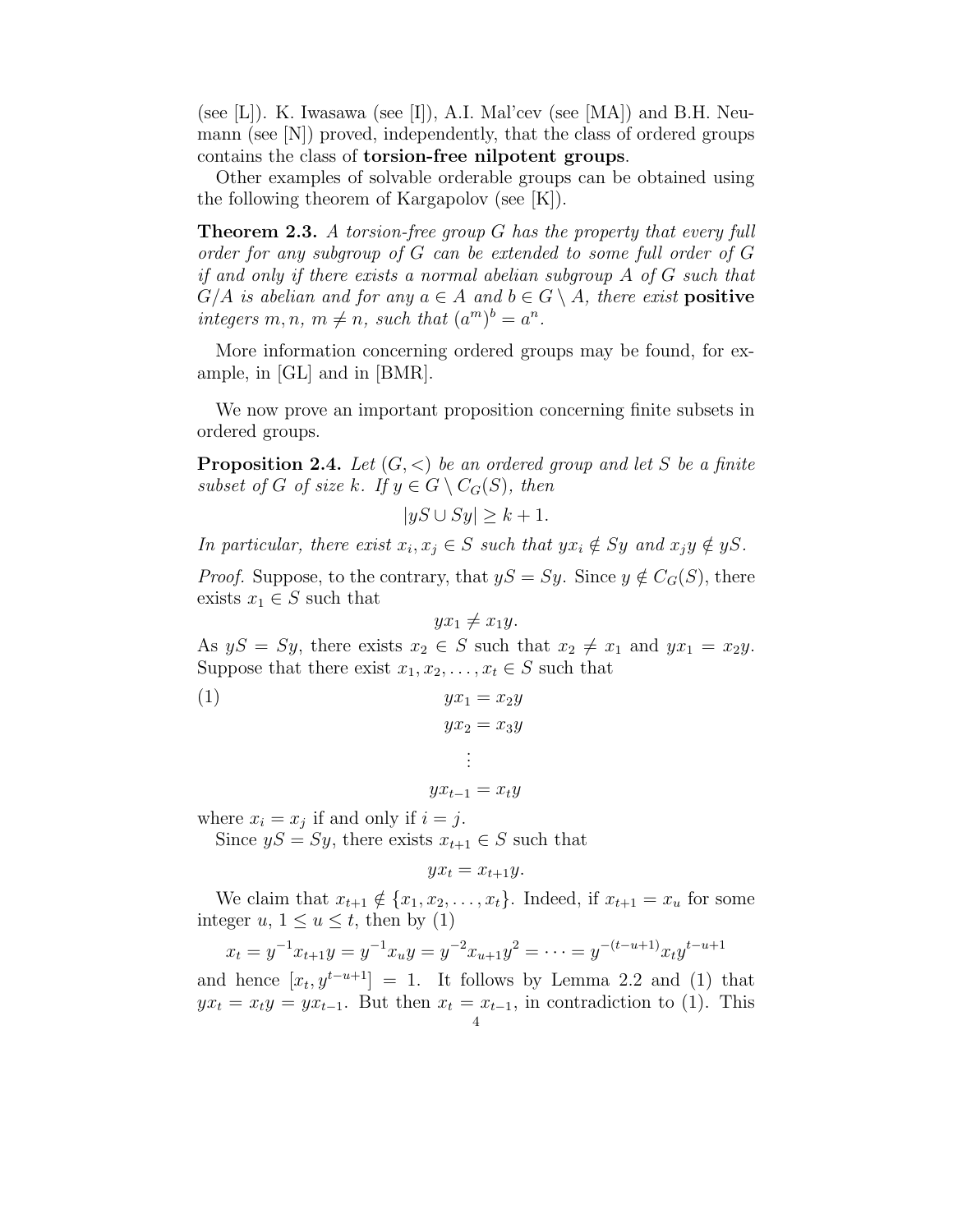proves our claim. Since this procedure can be carried out indefinitely, we have reached a contradiction to the finiteness of S. Hence  $yS \neq Sy$ and the proposition follows.

From Proposition 2.4 we derive Corollary 1.5.

Corollary 1.5. Let S be a finite subset of an ordered group G. Then

$$
N_G(S) = C_G(S).
$$

*Proof.* If  $y \in N_G(S)$ , then  $yS = Sy$  and if follows from Proposition 2.4 that  $y \in C_G(S)$ . The opposite containment is trivial.

# 3. The main results

In this section we prove our main results and some corollaries. First we prove Theorem 1.3.

**Theorem 1.3.** Let S be a finite subset of an ordered group G and suppose that

$$
|\mathcal{S}^2| \le 3k - 3.
$$

Then S generates an abelian subgroup.

*Proof.* Let  $S = \{x_1, x_2, \dots, x_k\}$ , with  $x_1 < x_2 \dots < x_k$ . If  $k = 2$ , then  $|S^2| \leq 3$ . As  $x_1^2 < x_1 x_2 < x_2^2$ , it follows that  $S^2 =$  ${x_1^2, x_1x_2, x_2^2}$  and we must have  $x_2x_1 = x_1x_2$ , as required.

So assume that  $k > 2$  and that all subsets X of G satisfying 2 <  $|X| < k$  and  $|X^2| \leq 3|X| - 3$  generate an abelian subgroup. Assume, moreover, that  $\langle S \rangle$  is **nonabelian**. Our aim is to reach a contradiction.

Let  $i$  be the **maximal** integer such that

$$
A = \{x_1, x_2, \ldots, x_i\}
$$

generates an abelian subgroup. Then

(i) 
$$
1 \leq i < k, \quad x_{i+1} \notin C_G(A), \quad x_{i+1} \notin \langle A \rangle
$$

and there exists  $x_j \in A$  such that

(ii) 
$$
x_{i+1}x_j \neq x_jx_{i+1}.
$$

Let  $x_i$  be the **maximal** such element of A. Then

(iii) 
$$
x_a \in C_G(x_{i+1})
$$
 for each  $x_a \in A$  satisfying  $x_a > x_j$ .

Moreover, it follows from (i) that

$$
\text{(iv)} \qquad \qquad A^2 \cap (x_{i+1}A \cup Ax_{i+1}) = \emptyset.
$$

Write

$$
D = \{x_{i+1}, x_{i+2}, \dots, x_k\}.
$$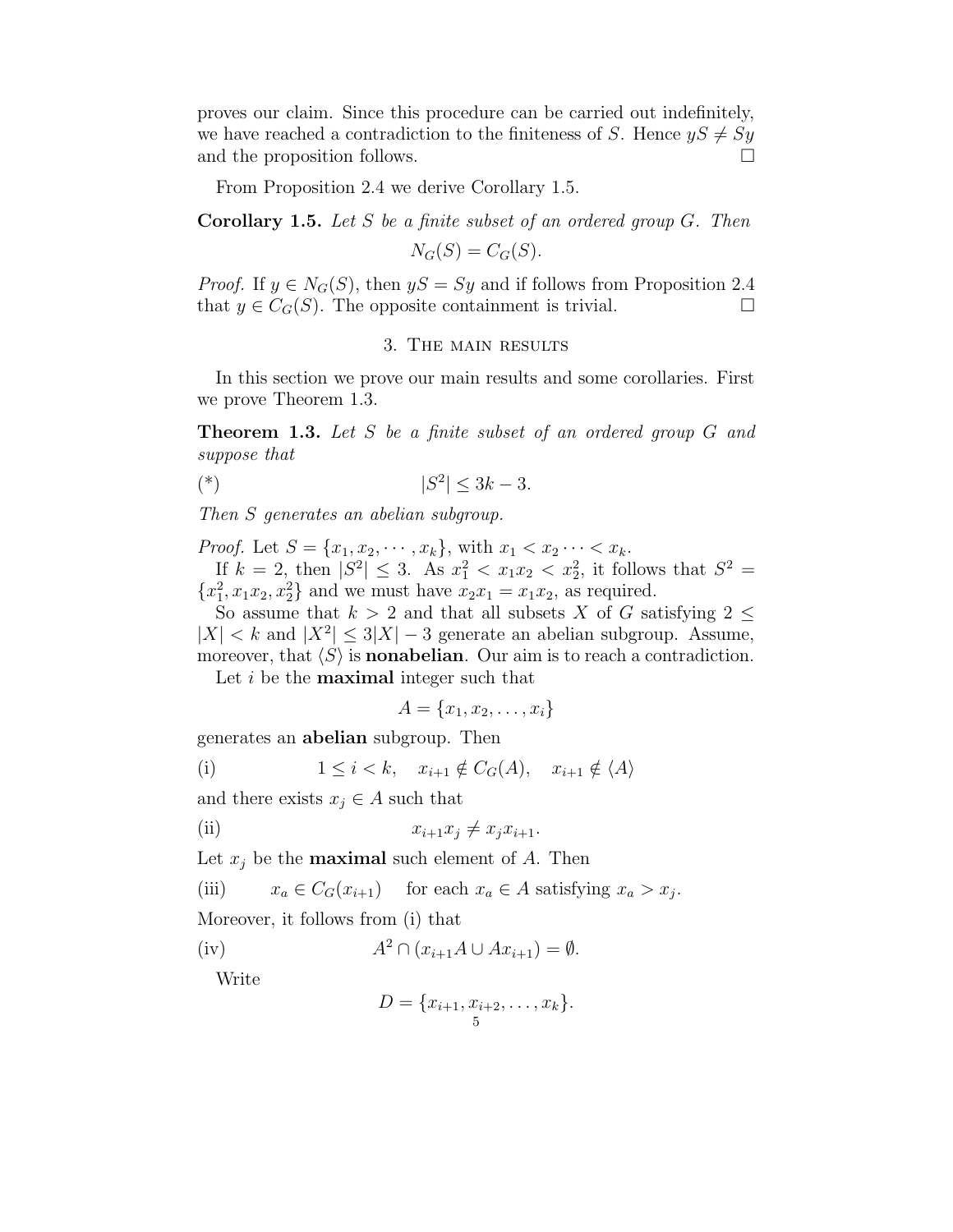If  $|D| = 1$ , then  $i = k - 1$  and the order in S implies that  $x_k^2 \notin A^2 \cup$  $(x_{i+1}A \cup Ax_{i+1})$ . Thus, by (iv), (ii), Theorem 1.1 and Proposition 2.4, we get that

$$
|S2| \ge |A2| + |xi+1A \cup Axi+1| + |\{xk2\}| \ge (2i - 1) + (i + 1) + 1
$$
  
= 3i + 1 = 3(k - 1) + 1 = 3k - 2

in contradiction to  $(*)$ .

So assume that  $|D| \geq 2$ . We claim that

$$
|D^2| \le 3|D| - 3.
$$

First we notice, that the order in S implies that

$$
\text{(v)} \qquad \qquad D^2 \cap (A^2 \cup x_{i+1}A \cup Ax_{i+1}) = \emptyset.
$$

This observation, together with (iv), (\*), (ii), Theorem 1.1 and Proposition 2.4, yields the following inequality:

$$
|D2| \le |S2| - |A2| - |xi+1A \cup Axi+1| \le (3k - 3) - (2i - 1) - (i + 1)
$$
  
= 3(k - i) - 3 = 3|D| - 3.

This proves our claim.

Since  $2 \leq |D| < k$ , it follows by the inductive assumption that  $\langle D \rangle$ is abelian. In particular,

$$
(vi) \t\t \langle D \rangle \leq C_G(x_{i+1}).
$$

This implies, in view of (ii), that

(vii) 
$$
D^2 \cap (x_j D \cup Dx_j) = \emptyset.
$$

We claim that

(viii) 
$$
Ax_{i+1} \cap x_j D = \{x_j x_{i+1}\}.
$$

Indeed, suppose that

(ix) 
$$
x_a x_{i+1} = x_j x_d
$$
 for some  $x_a \in A$  and  $x_d \in D$ .

If  $x_a > x_j$ , then it follows by (ix), (iii) and (vi) that  $x_j \in \langle x_a, x_{i+1}, x_d \rangle \leq$  $C_G(x_{i+1})$ , in contradiction to (ii). On the other hand, if  $x_a < x_j$ , then it follows by (ix) that  $x_{i+1} > x_d$ , which is impossible, since  $x_{i+1}$  is the smallest element in D. Thus  $x_a = x_j$ ,  $x_d = x_{i+1}$  and our claim follows. Since  $|Ax_{i+1}| = |A| = i$  and  $|x_iD| = |D| = k - i$ , (viii) implies that

$$
|Ax_{i+1} \cup x_jD| = k - 1.
$$

We also claim that

$$
(xi) \t A2 \cap (xjD \cup Dxj) = \emptyset.
$$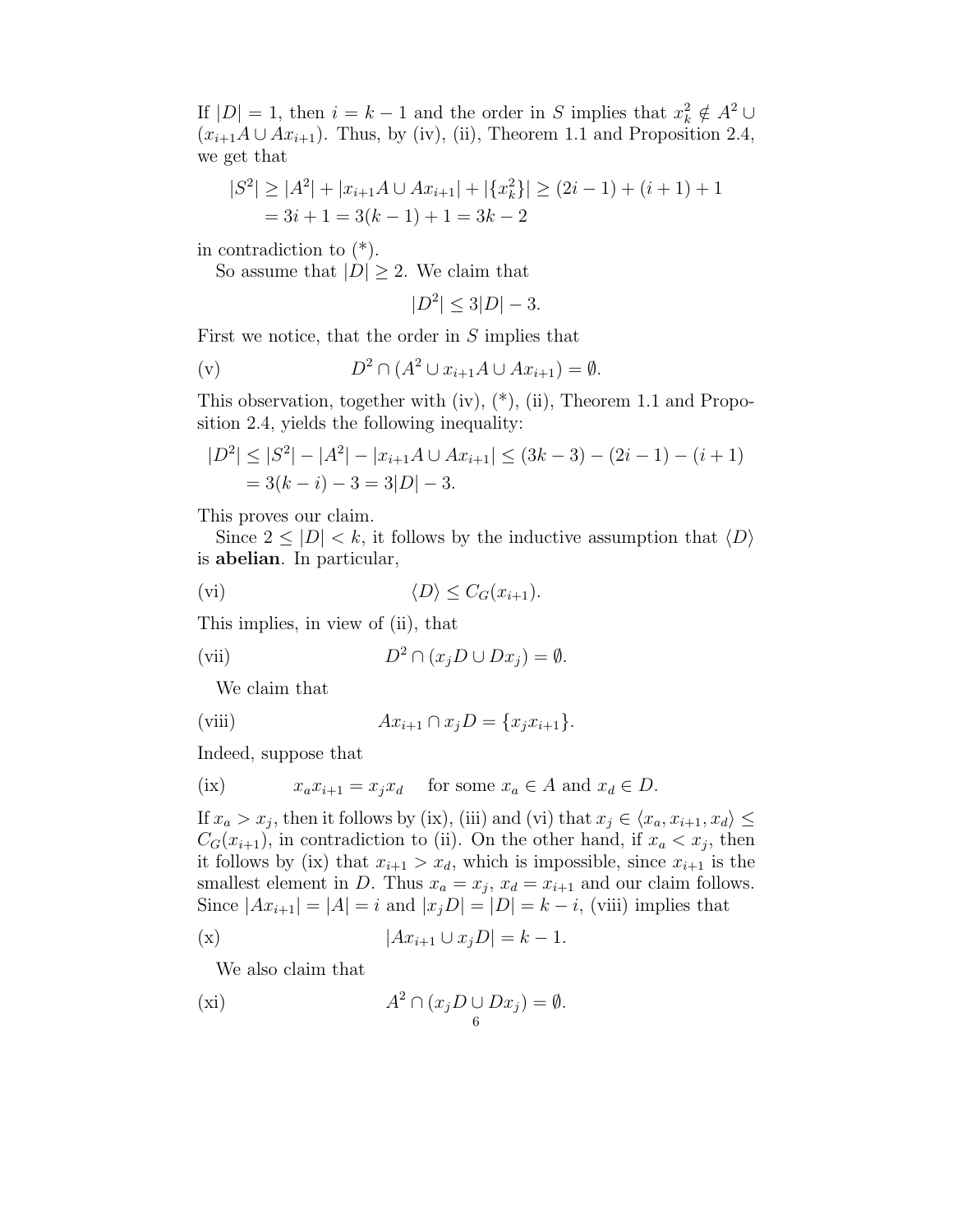Indeed, suppose that there exist  $x_a, x_b \in A$  and  $x_d \in D$  satisfying

$$
x_a x_b = x_j x_d.
$$

Since  $x_b < x_d$ , it follows that  $x_a > x_j$ . But  $\langle A \rangle$  is abelian, so  $x_a x_b =$  $x_bx_a$  and similarly we get  $x_b > x_j$ . Thus, by (iii) and (vi),  $x_j \in$  $\langle x_a, x_b, x_d \rangle \leq C_G(x_{i+1}),$  in contradiction to (ii). Hence  $A^2 \cap x_j D = \emptyset$ and a similar proof yields  $A^2 \cap Dx_i = \emptyset$ . Thus our claim holds.

It follows by  $(iv)$ ,  $(v)$ ,  $(vii)$  and  $(xi)$  that

$$
|A^2 \cup D^2 \cup Ax_{i+1} \cup x_j D| = |A^2| + |D^2| + |Ax_{i+1} \cup x_j D|
$$

and hence, by Theorem 1.1 and  $(x)$ , we get

$$
|A2 \cup D2 \cup Axi+1 \cup xjD| \ge (2i-1) + (2(k-i)-1) + (k-1) = 3k-3.
$$

Thus, by  $(*),$ 

(xii) 
$$
S^2 = A^2 \cup D^2 \cup Ax_{i+1} \cup x_j D.
$$

Consider now the element  $x_{i+1}x_j \in S^2$ . By (v),  $x_{i+1}x_j \notin D^2$  and by (iv),  $x_{i+1}x_j \notin A^2$ .

Suppose, first, that  $x_{i+1}x_j \in Ax_{i+1}$ . Then

$$
\text{(xiii)} \qquad \qquad x_{i+1}x_j = x_a x_{i+1} \quad \text{for some } x_a \in A.
$$

If  $x_a > x_j$ , then by (xiii) and (iii)  $x_j \in C_G(x_{i+1})$ , in contradiction to (ii). Again by (ii)  $x_a \neq x_j$ . Hence  $x_a < x_j$ .

By (ii) and Proposition 2.4, there exists  $x_b \in A$  such that  $x_{i+1}x_b \notin A$  $Ax_{i+1}$ . Since  $x_{i+1}x_j \in Ax_{i+1}$ , we know that  $x_b \neq x_j$  and if  $x_b > x_j$ , then (iii) implies that  $x_{i+1}x_b = x_bx_{i+1} \in Ax_{i+1}$ , a contradiction. Hence  $x_b < x_j$ .

Since  $x_{i+1}x_b \notin Ax_{i+1}$  and since by (iv) and (v), also  $x_{i+1}x_b \notin A^2 \cup D^2$ , it follows by (xii) that  $x_{i+1}x_b \in x_iD$  and there exists  $x_d \in D$  such that  $x_j x_d = x_{i+1} x_b$ . Since  $\langle A \rangle$  is abelian, it follows that  $x_j x_d x_j = x_{i+1} x_b x_j =$  $x_{i+1}x_jx_b$ . As by (xiii)  $x_{i+1}x_j = x_a x_{i+1}$ , we get  $x_jx_dx_j = x_a x_{i+1}x_b$  and  $x_j > x_b$  implies that  $x_j x_d < x_a x_{i+1}$ . But  $x_j > x_a$  and  $x_d \geq x_{i+1}$ , so  $x_i x_d > x_a x_{i+1}$ , a contradiction.

Suppose, finally, that  $x_{i+1}x_i \in x_iD$ . It follows that

$$
x_{i+1}x_j = x_jx_d \quad \text{for some } x_d \in D.
$$

By (ii) and Proposition 2.4 there exists  $x_f \in D$  such that  $x_f x_j \notin x_jD$ . Since  $x_{i+1}x_i \in x_iD$ , we must have  $x_{i+1} < x_f$ .

Now,  $x_f x_i \notin x_j D$  and it follows from (vii) and (xi) that  $x_f x_i \notin D$  $D^2 \cup A^2$ . Hence by (xii) we must have  $x_f x_j \in Ax_{i+1}$ . Thus

(xiv) 
$$
x_a x_{i+1} = x_f x_j
$$
 for some  $x_a \in A$ .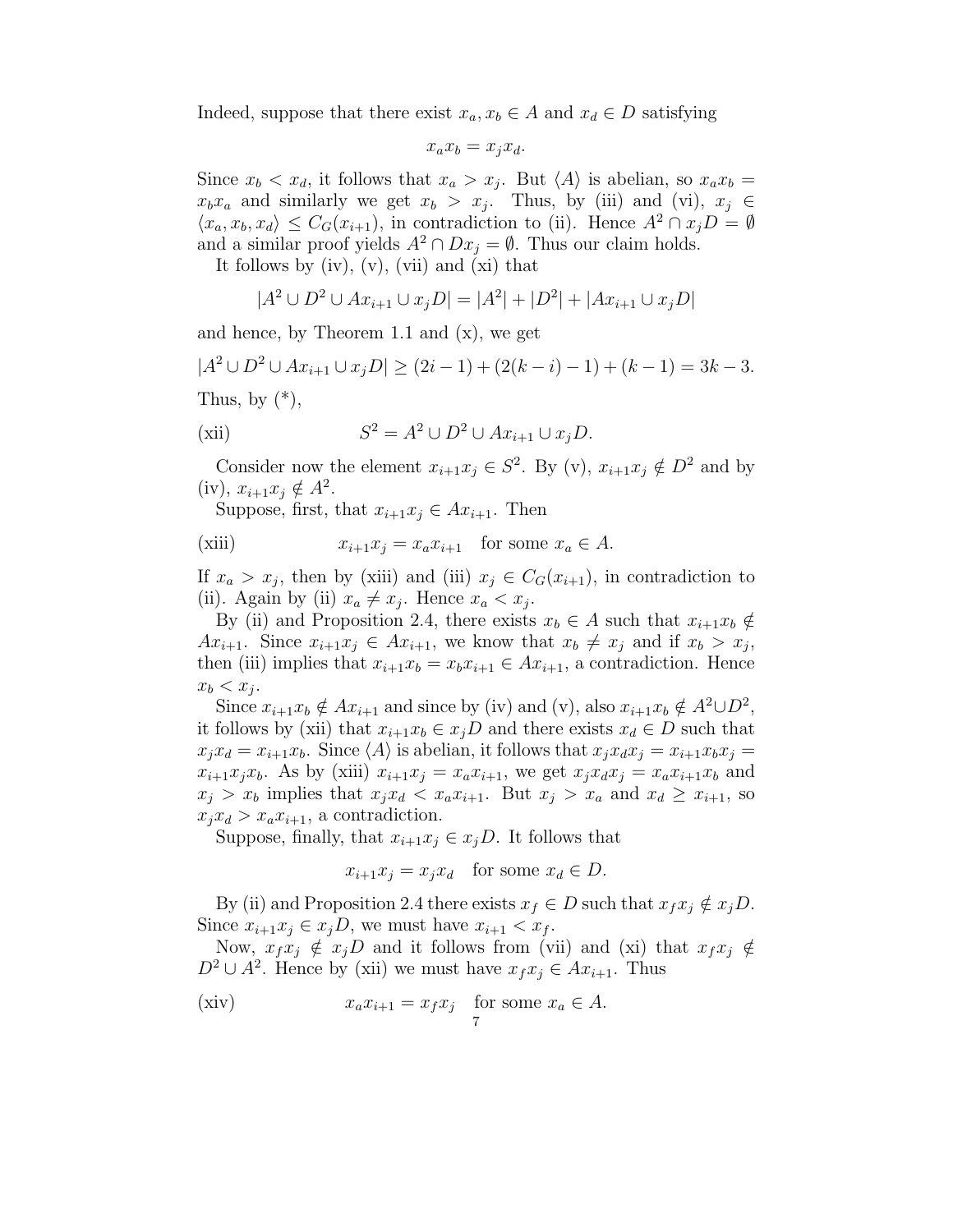Since  $x_f x_j \notin x_j D$ , we must have  $x_a \neq x_j$ . If  $x_a > x_j$ , then it follows by (iii) and (vi) that  $x_j \in \langle x_f, x_a, x_{i+1} \rangle \leq C_G(x_{i+1}),$  in contradiction to (ii). Hence  $x_a < x_j$ .

Since  $\langle D \rangle$  is abelian, it follows from (xiv) that  $x_{i+1}x_{i+1} = x_{i+1}x_{i}$  $x_f x_{i+1} x_j$ . Now  $x_{i+1} x_j = x_j x_d$ , so  $x_{i+1} x_a x_{i+1} = x_f x_j x_d$ . But  $x_{i+1} < x_f$ , so  $x_a x_{i+1} > x_j x_d$ . However,  $x_a < x_j$  and  $x_{i+1} \leq x_d$ , so  $x_a x_{i+1} < x_j x_d$ , a contradiction.

We have shown that  $x_{i+1}x_j \in S^2$  does not belong to  $A^2 \cup D^2 \cup Ax_{i+1} \cup$  $x_i$ D, in contradiction to (xii). It follows from this contradiction that  $\langle S \rangle$  is abelian.

The result of the previous theorem is best possible. In fact, we exhibit in the following example an ordered group  $G$  and a finite subset S of G, such that  $\langle S \rangle$  is **nonabelian**,  $|S| = k \ge 2$  and  $|S^2| = 3k - 2$ .

## Example.

Let  $G = A \rtimes \langle b \rangle$  be a semidirect product of an abelian subgroup A, isomorphic to the additive rational group  $(\mathbb{Q}, +)$ , with an infinite cyclic group  $\langle b \rangle$ , such that

$$
b^{-1}ab = a^2 \quad \text{for each} \quad a \in A.
$$

Then G is torsion-free and it is orderable by Theorem 2.3.

Let  $a \in A \setminus \{1\}$  and let  $S = \{b, ba, ba^2, \ldots, ba^{k-1}\}.$  Since  $ab = ba^2$ , it is easy to see that  $S^2 = \{b^2, b^2a, b^2a^2, b^2a^3, \ldots, b^2a^{3k-3}\}$ . Thus  $\langle S \rangle$  is nonabelian and  $|S^2| = 3k - 2$ .

Theorem 1.3 is clearly equivalent to Theorem 1.2.

**Theorem 1.2.** Let S be a finite subset of an ordered group, which generates a nonabelian subgroup. Then

 $|S^2| \ge 3|S| - 2.$ 

In order to prove Corollary 1.4 we need the following proposition, which extends Freiman's Theorem 1.9 in [F] from finite subsets of integers to finite subsets in ordered groups, generating abelian subgroups. Although this result is mentioned in [HLS], for sake of completeness we decided to report it with its proof.

**Proposition 3.1.** Let S be a finite subset of an ordered group G and suppose that

$$
t = |S^2| \le 3|S| - 4
$$

and S generates an abelian group. Then there exist  $x_1, g \in G$ , such that  $g > 1$ ,  $gx_1 = x_1g$  and S is a subset of the geometric progression

$$
{x_1, x_1g, x_1g^2, \cdots, x_1g^{t-|S|}\}.
$$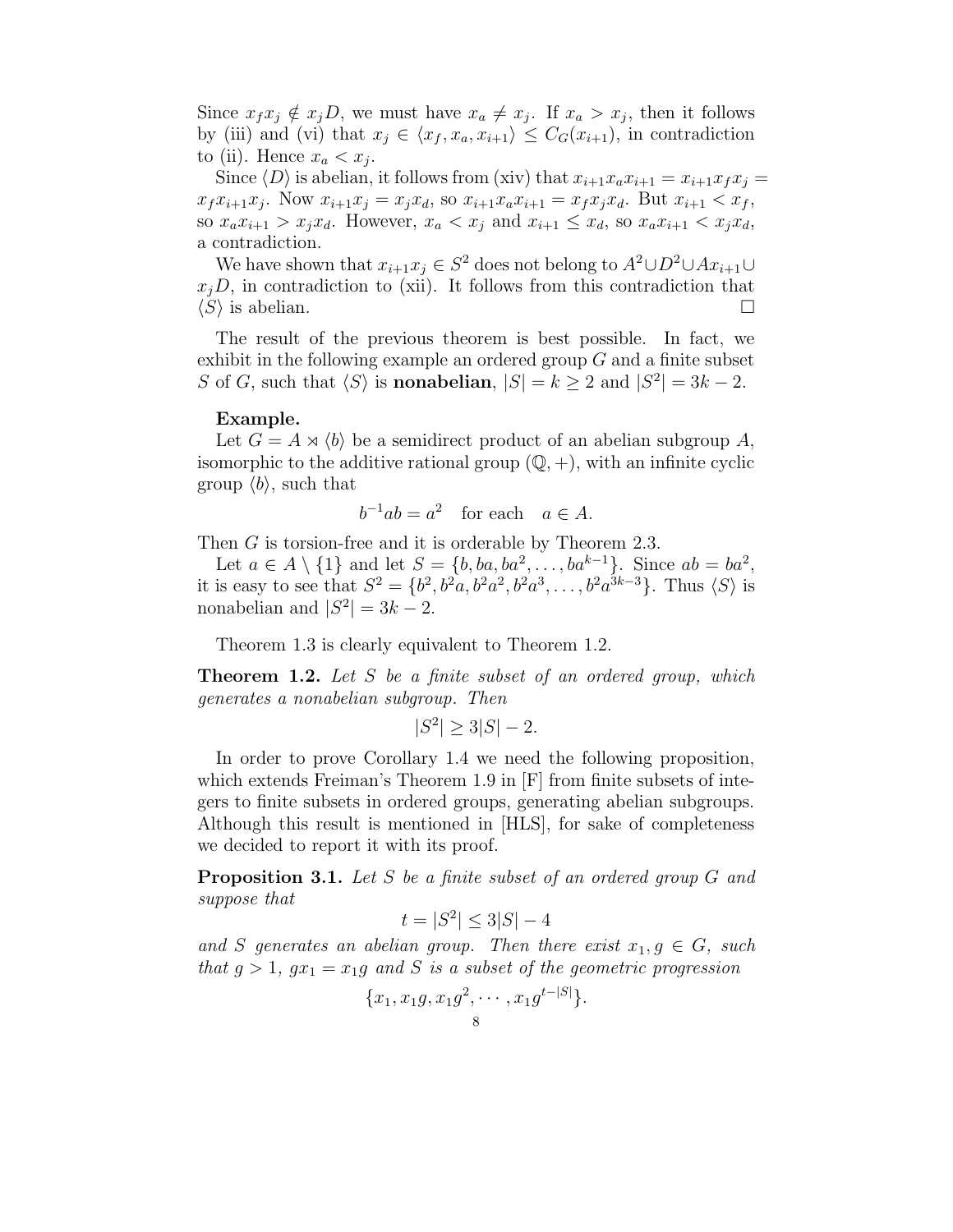*Proof.* Let  $S = \{x_1, x_2, \cdots, x_k\}$ , with  $x_1 < x_2 \cdots < x_k$ . Clearly we may assume that  $G = \langle S \rangle$ , an abelian group.

Write  $y_i = x_1^{-1} x_i$  for  $i \in \{1, \dots, k\}$  and let  $K = \{1, y_2, \dots, y_k\}.$ Then  $1 < y_2 < y_3 < \cdots < y_k$ ,  $S = x_1K$ ,  $S^2 = x_1^2K^2$  and  $|S^2| = |K^2|$ , so it suffices to prove the theorem when  $x_1 = 1$ . So assume that  $x_1 = 1$ . We argue by induction on  $k$ .

Assume first that  $k = 3$  and  $S = \{1, x_2, x_3\}$ . Then the elements  $1, x_2, x_2^2, x_2x_3, x_3^2$  are all different, since  $1 < x_2 < x_3$ . But  $|S^2| \le$  $3 \cdot 3 - 4 = 5$ , so  $S^2 = \{1, x_2, x_2^2, x_2x_3, x_3^2\}$ , and the only possibility for  $x_3 \in S^2$  is  $x_3 = x_2^2$ . Hence  $S = \{1, g, g^2\}$  with  $g = x_2 > 1$  and  $2 = t - k$ , as required.

Suppose now that  $k > 3$  and that the theorem holds for subsets X of G satisfying  $3 \leq |X| < k$  and  $|X^2| \leq 3|X| - 4$ . Let  $g = x_k x_{k-1}^{-1}$  $\frac{-1}{k-1}$ . Then  $g > 1$ , since  $x_k > x_{k-1}$ .

Assume first that for each  $i, 1 \le i \le k-1$ , we have  $x_{i+1} = x_i g^{s_{i+1}},$ where  $s_{i+1}$  are positive integers. Then, as  $x_1 = 1$ , it follows that  $x_{i+1} = g^{q_{i+1}}$ , where  $q_{i+1}$  are integers and  $0 < q_2 < q_3 < \cdots <$  $q_k$ . Let  $D = \{0, q_2, \dots, q_k\}$ . Since  $S = \{1, g^{q_2}, \dots, g^{q_k}\}$ , it follows that  $|2D| = |S^2| \leq 3k - 4$ . As  $q_{i+1}$  are integers, Freiman's Theorem 1.9 in  $[F]$  implies that D is a subset of the arithmetic progression  $\{0, q, 2q, \dots, (t-k)q\}$  for some integer  $q > 0$ . Thus S is a subset of the set  $\{1, g^q, g^{2q}, \cdots, g^{(t-k)q}\}\$ , where  $g^q > 1$ , as required.

Now assume that there exists an integer i,  $1 \leq i \leq k-1$ , such that for all positive integers l

 $x_{i+1} \neq x_i g^l$ ,

and let i be the maximal such integer. It follows by the definition of g that  $i < k - 1$ . Moreover, the definition of i implies that for each integer s,  $i < s \leq k-1$ , there exists a positive integer  $t_s$  such that  $x_k = x_s g^{t_s}$ , but for  $s = i$  such integer does not exist.

Let  $S' = S \setminus \{x_k\}$ . Obviously  $x_k^2, x_k x_{k-1} \in S^2 \setminus (S')^2$  because of the order in S. We also claim that  $x_k x_i \in S^2 \setminus (S')^2$ . In fact, if  $x_k x_i \in (S')^2$ , then  $x_k x_i = x_u x_v = x_v x_u$  for some integers  $u, v, 1 \le u, v \le k-1$ . Since  $x_k > x_u$ , we must have  $i < v$  and similarly  $i < u$ . Therefore there exist positive integers  $t_u, t_v$  such that  $x_k = x_u g^{t_u}$  and  $x_k = x_v g^{t_v}$ . Thus  $x_k x_i = x_u x_v = x_k^2 g^{-(t_u + t_v)}$ , yielding  $x_k = x_i g^{t_u + t_v}$  with  $t_u + t_v > 0$ , in contradiction to the definition of  $i$ . This contradiction proves that  $x_k x_i \in S^2 \setminus (S')^2$ . Since  $x_k x_i \notin \{x_k^2, x_k x_{k-1}\},$  it follows that

$$
|(S')^2| \le |S^2| - 3 \le 3k - 4 - 3 = 3(k - 1) - 4 = 3|S'| - 4.
$$

By induction there exists  $g' > 1$  such that each  $x_j$ ,  $1 < j \leq k$ 1, satisfies  $x_j = (g')^{q_j}$  for some positive integer  $q_j$ . In particular, if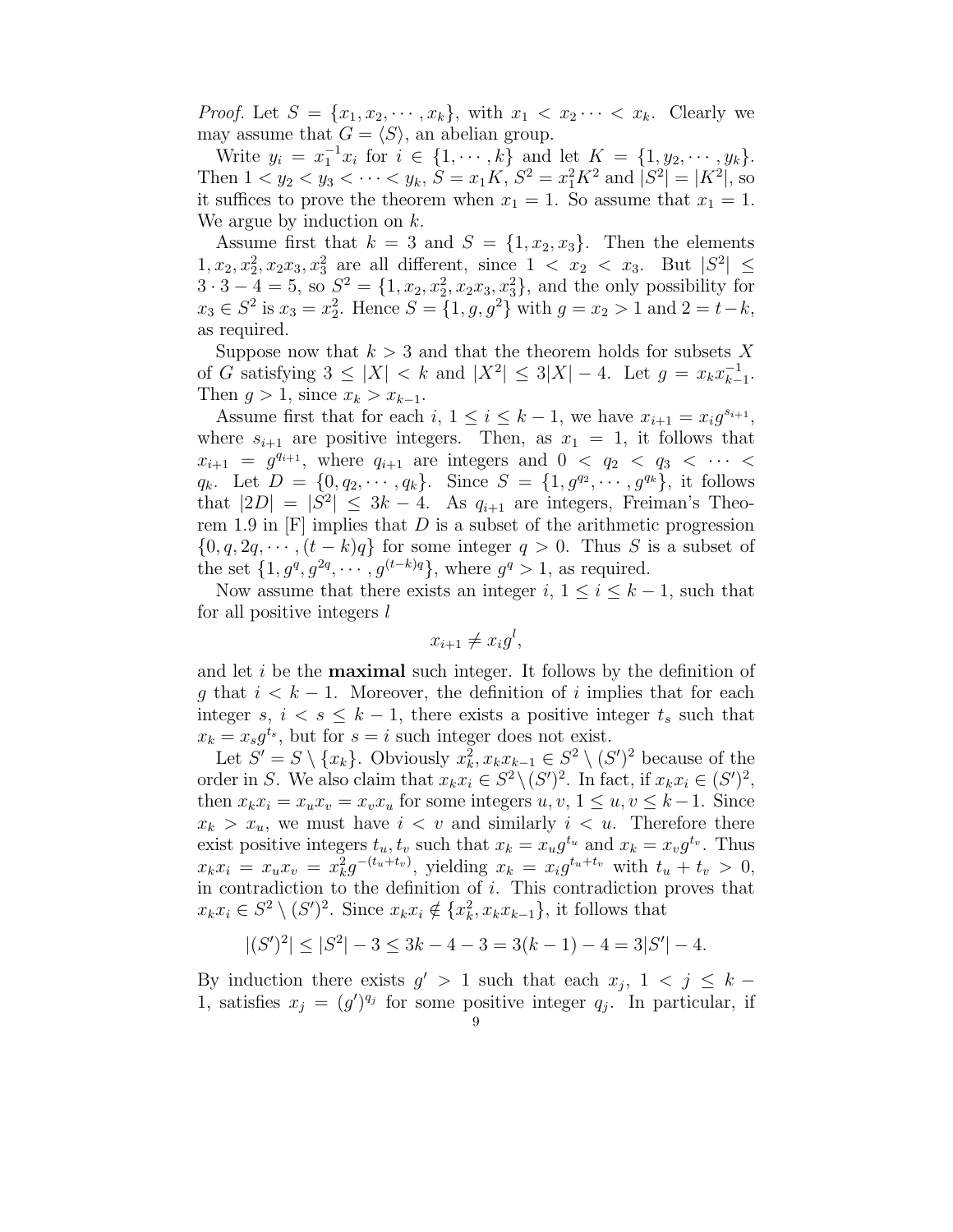$x_w, x_j \in S'$  and  $x_w x_j > 1$ , then  $x_w x_j = (g')^{q_{w,j}}$ , where  $q_{w,j}$  is a positive integer.

Recall that  $x_k > 1$  and  $x_k^2 \notin (S')^2$ . We claim that if  $x_k \neq (g')^h$  for all positive integers h, then each  $x_b \in S'$  satisfies  $x_k x_b \notin (S')^2$ . Indeed, assume that this is not the case and  $x_k x_b = (g')^z$  for some positive integer z. Then  $x_k = (g')^l$  for some integer l and since  $x_k, g' > 1, l$ is positive. We have reached a contradiction to our assumption. This proves our claim, and it follows that  $|S^2| - |(S')^2| \geq k$ . Thus

 $|(S')^2| \leq |S^2| - k \leq 3k - 4 - k = 2(k-1) - 2 = 2|S'| - 2,$ 

in contradiction to Theorem 1.1. Hence also  $x_k = (g')^{q_k}$  for some positive integer  $q_k$ . It follows from the order in S and from  $g' > 1$ , that  $0 < q_2 < q_3 < \cdots < q_k$ . Applying again Freiman's Theorem 1.9 in [F] to  $D = \{0, q_2, \dots, q_k\}$ , it follows as above that S is as required.  $\square$ 

Corollary 1.4 follows immediately from Theorem 1.3 and Proposition 3.1.

Corollary 1.4. Let S be a finite subset of an ordered group G and suppose that

$$
t = |S^2| \le 3|S| - 4.
$$

Then there exist  $x_1, g \in G$ , such that  $g > 1$ ,  $gx_1 = x_1g$  and S is a subset of the geometric progression

$$
\{x_1, x_1g, x_1g^2, \cdots, x_1g^{t-|S|}\}.
$$

*Proof.* By Theorem 1.3,  $\langle S \rangle$  is abelian, and hence, by Proposition 3.1, it is a subset of a geometric progression, as stated.

Acknowledgement. The authors are grateful to the referees for their constructive remarks.

## **REFERENCES**

[B] Y. Bilu, Structure of sets with small sumsets, Asterique 258 (1999), 77-108. [BMR] R. Botto Mura and A. Rhemtulla, Orderable groups, Lecture Notes in Pure

and Applied Mathematics, Marcel Dekker, Inc., New York and Basel, 1977.

- [C] M. Chang, A polynomial bound in Freiman's theorem. Duke Math. J. 113(3) (2002), 399-419.
- [F] G. A. Freiman, Foundations of a structural theory of set addition. Translations of mathematical monographs, v. 37. American Mathematical Society, Providence, Rhode Island, 1973.
- [GL] A. M. W. Glass, Partially ordered groups, World Scientific Publishing Co., Series in Algebra, v. 7, 1999.
- [GR] B. J. Green and I. Z. Ruzsa, Freiman's theorem in an arbitrary abelian group, J. Lond. Math. Soc. (2) 75(1) (2007), 163-175.
- [GT] B. J. Green and T. C. Tao, Freiman's theorem in finite fields via extremal set theory, Combin. Probab. Comput. 18 (2009), 335-355.